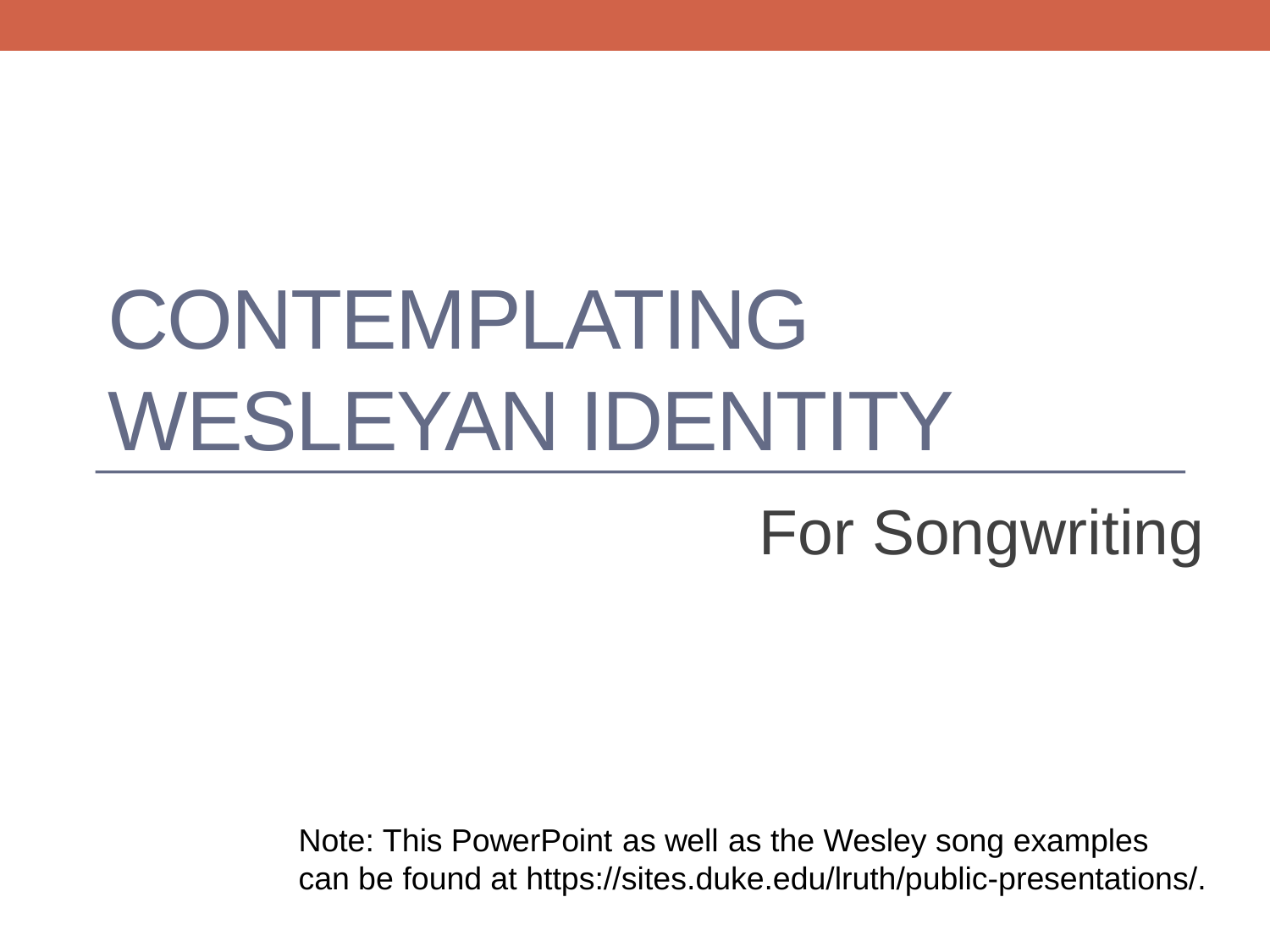## Where did Wesleyanism come from?

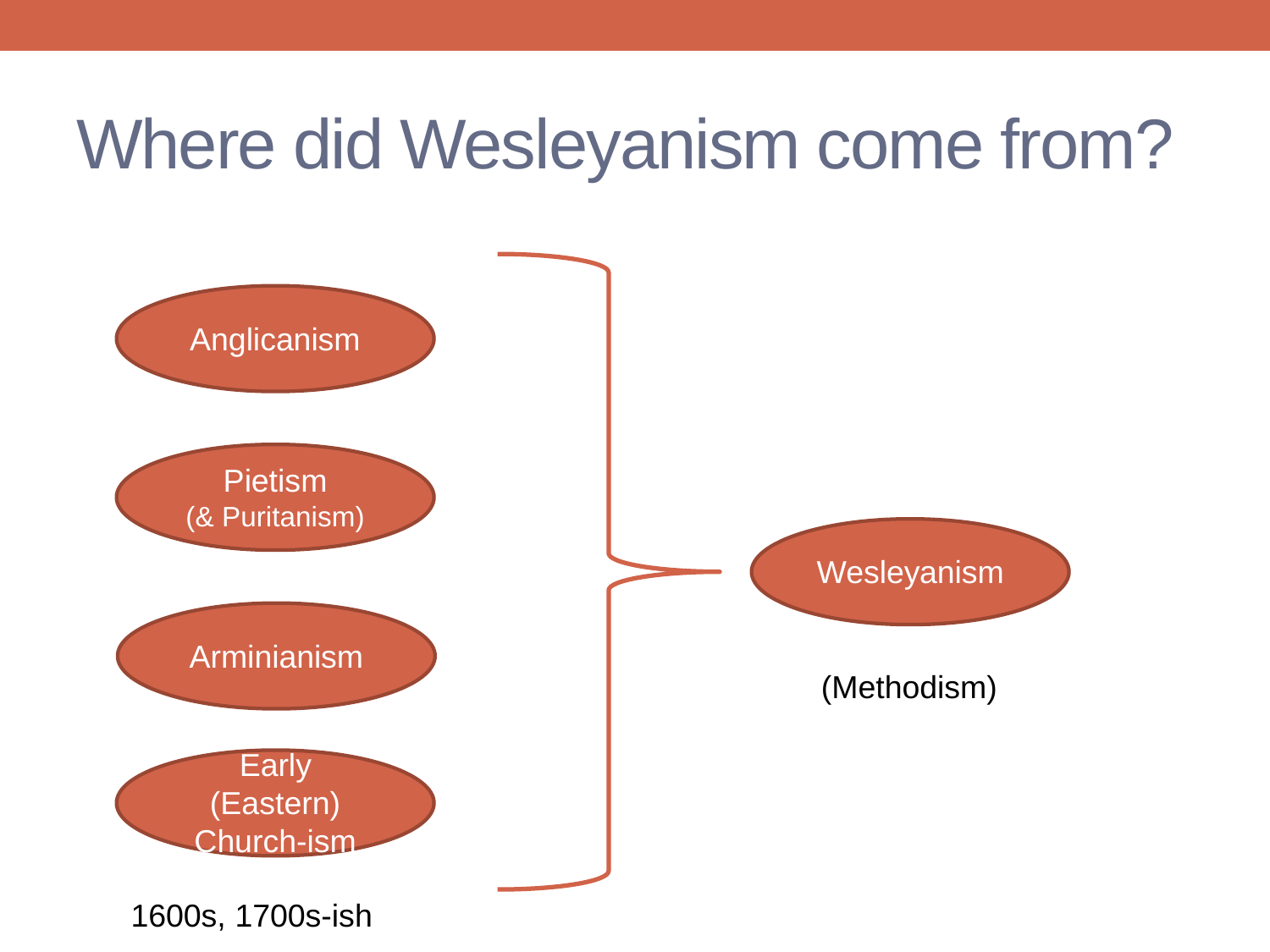#### Wesleyan Distinctives of Doctrine & Piety

- The scope of Christ's work: unlimited atonement ("Whosoever will….")
- Full salvation: justification and sanctification ("God can do more with sin than just forgive it.")
- An experiential and experienced Bible religion ("Let us feel the truth.")
- Centrality of grace, unmerited and unconditional, between persons/Persons ("Thy nature and thy name is Love.")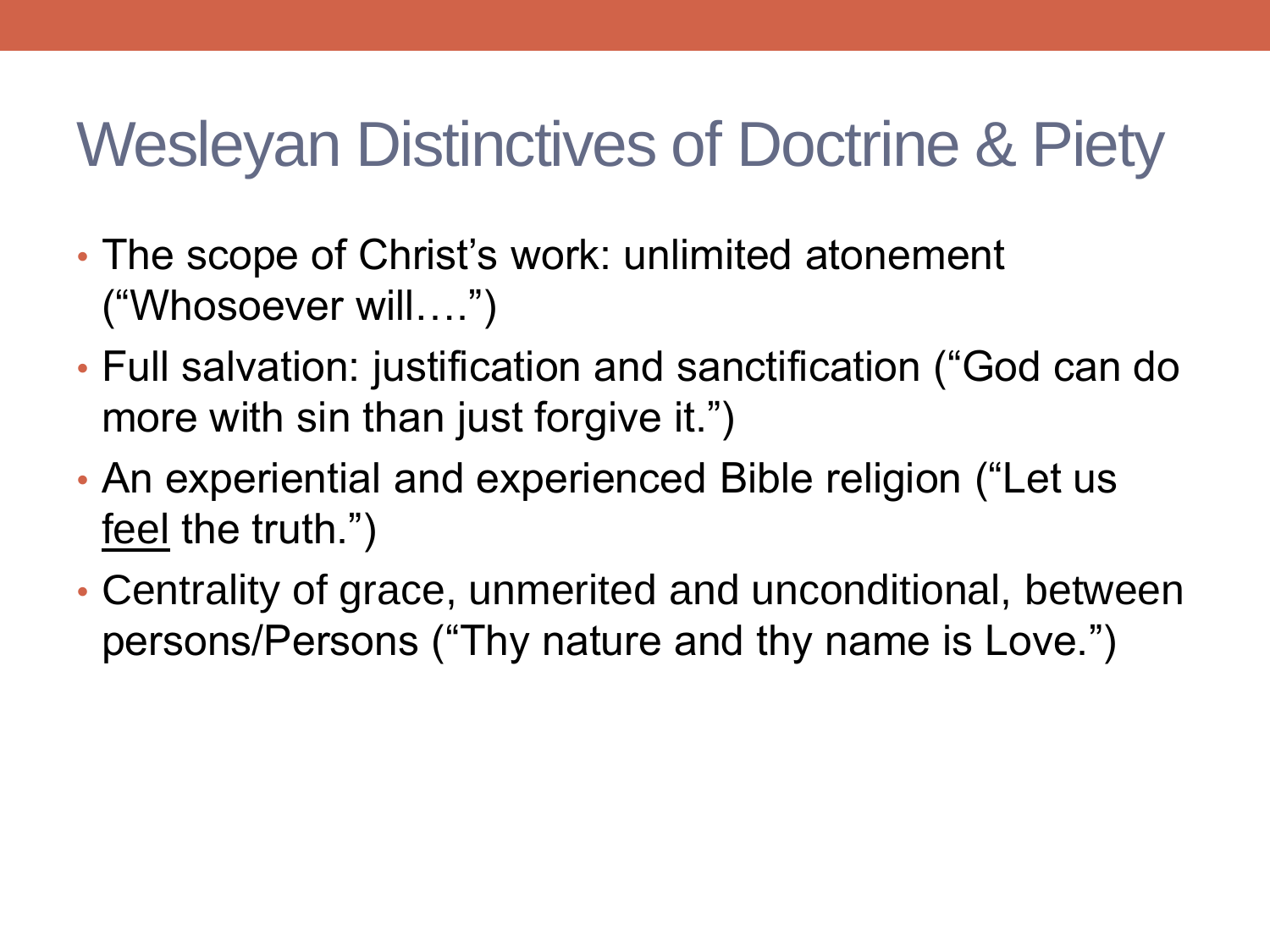## Contrasting with Popular Calvinism

Wesleyanism

- Unlimited atonement
- Full salvation
- Experiential
- Centrality of grace

Popular Calvinism (TULIP)

- *T*otal depravity
- *U*nconditional election
- *L*imited atonement
- *I*rresistible grace
- *P*erseverance of the saints
- + a controlling image of God as the absolute, complete, holy Sovereign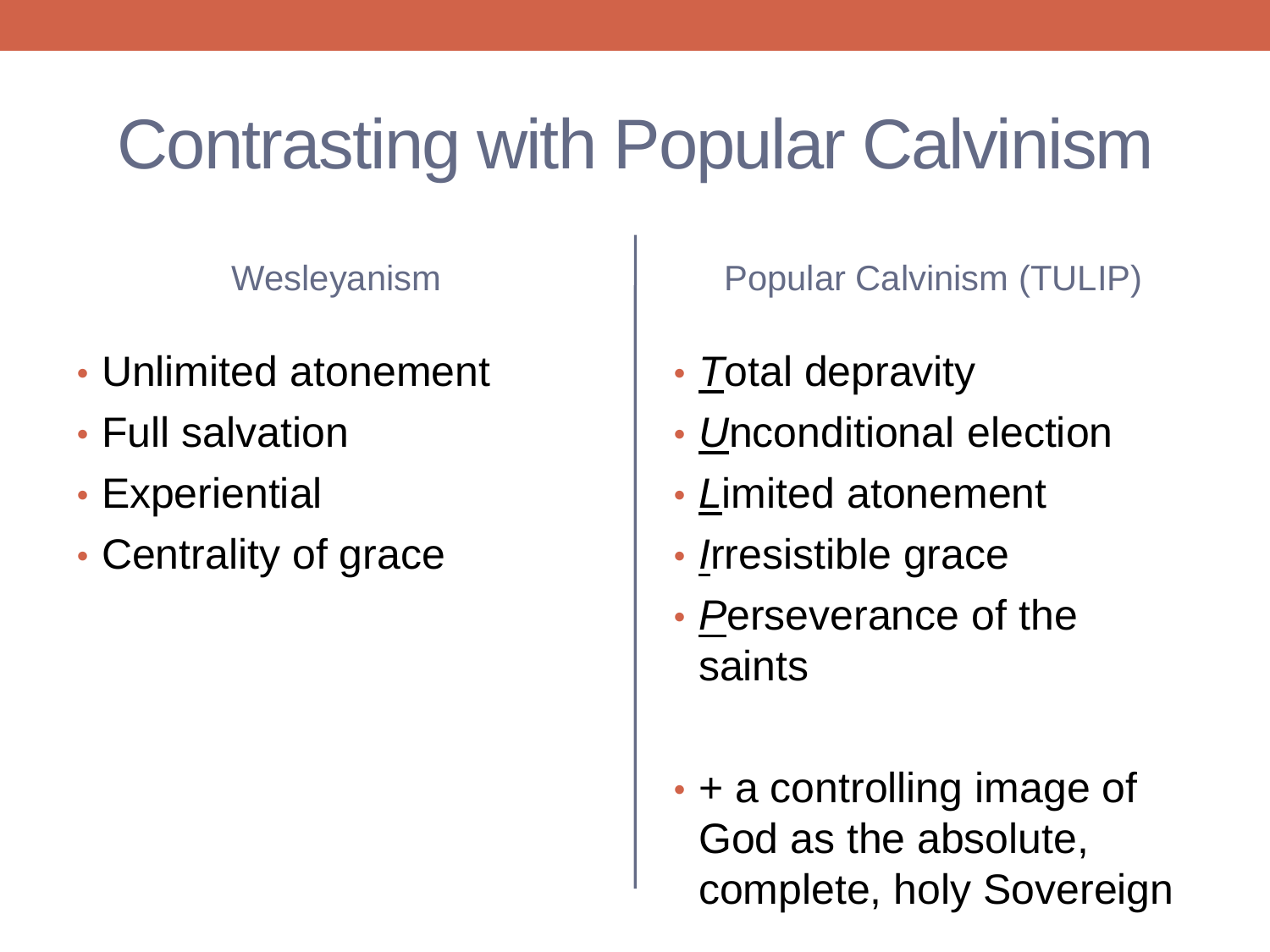## A Standard Recipe in Many Songs

- A dash of popular Calvinism (absolute, complete sovereignty and holiness of God)
- A tad of popular Pentecostalism (God acts in overwhelming [helpful] power)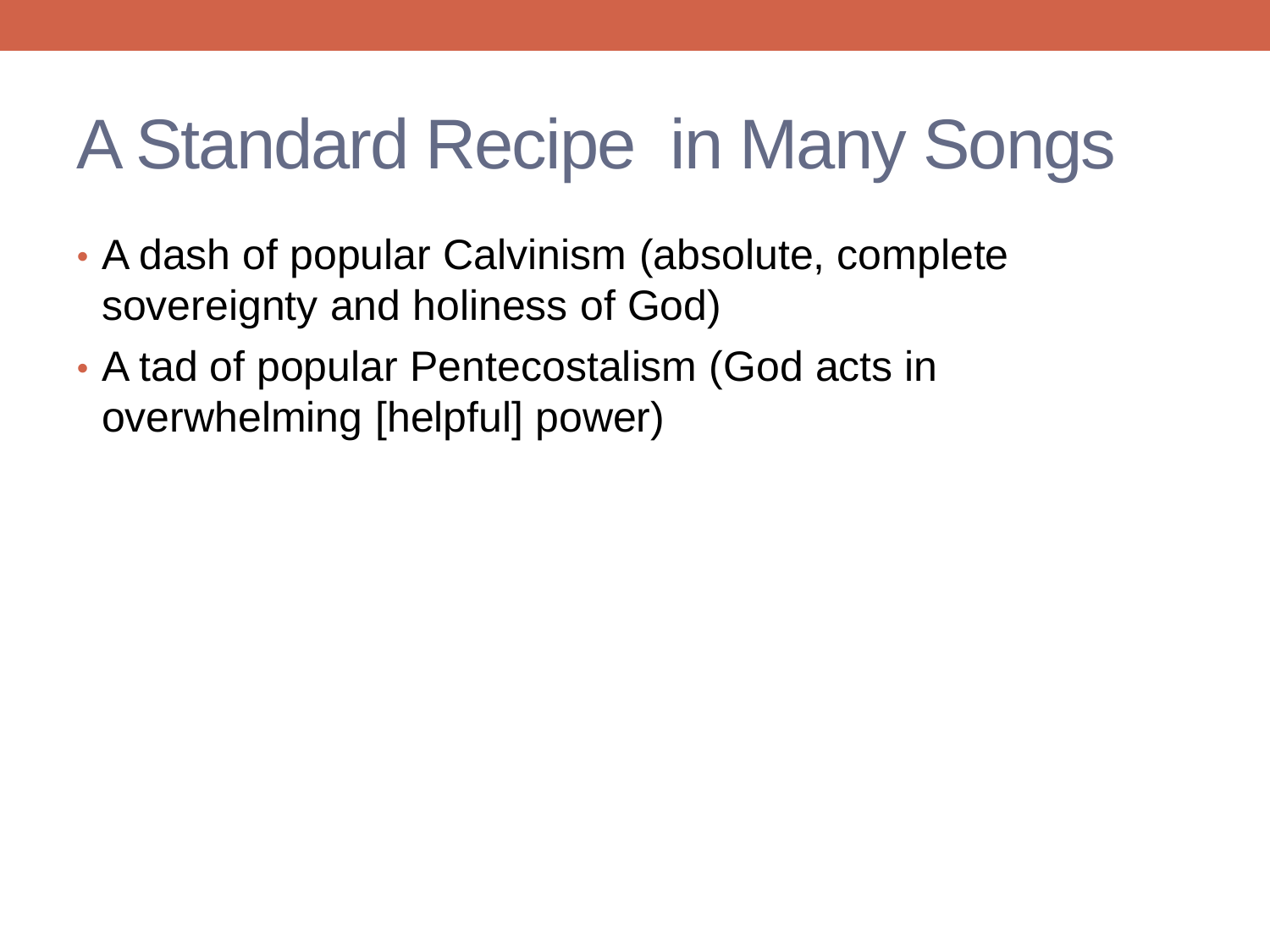## Resulting Common Portrayal

- A high, holy, absolutely sovereign God (of love) who
	- is incomparable as contrasted with us or with the world/creation
	- overwhelms with power
	- has acted on our behalf in the past in Christ and especially in his atoning death
	- grants us to have the resulting (legal) status of that activity (forgiveness and removal of shame)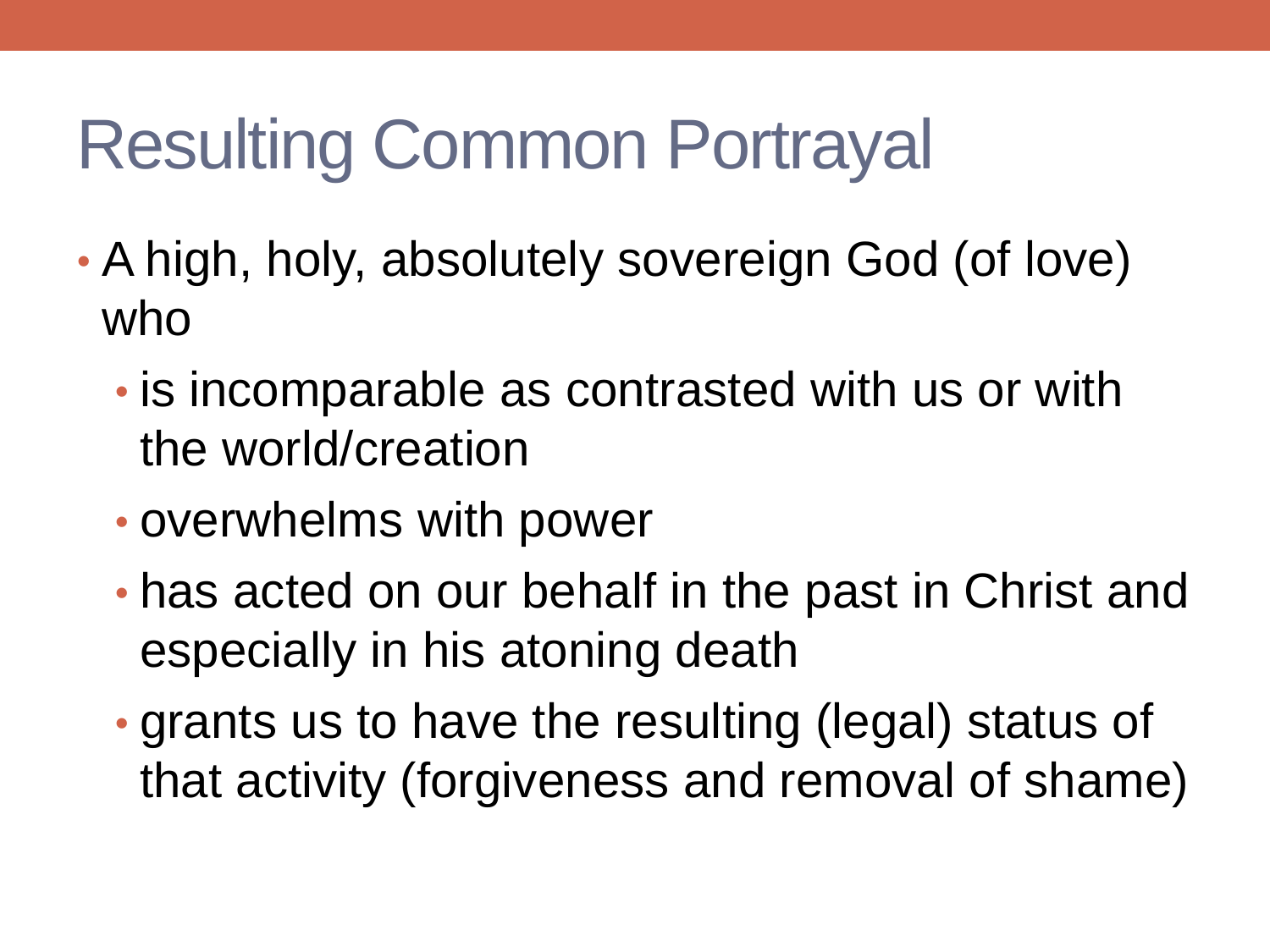#### What Words Are Typically Used in This Portrayal?

- Words that emphasize God's difference to us/the world with respect to size, space, power, and/or character
- Adjectives and nouns of magnitude
	- E.g., awesome, great, mighty, holy, worthy (what else?)
	- E.g., adjectives ending in –er or -est

*These are the typical triggers for awe.*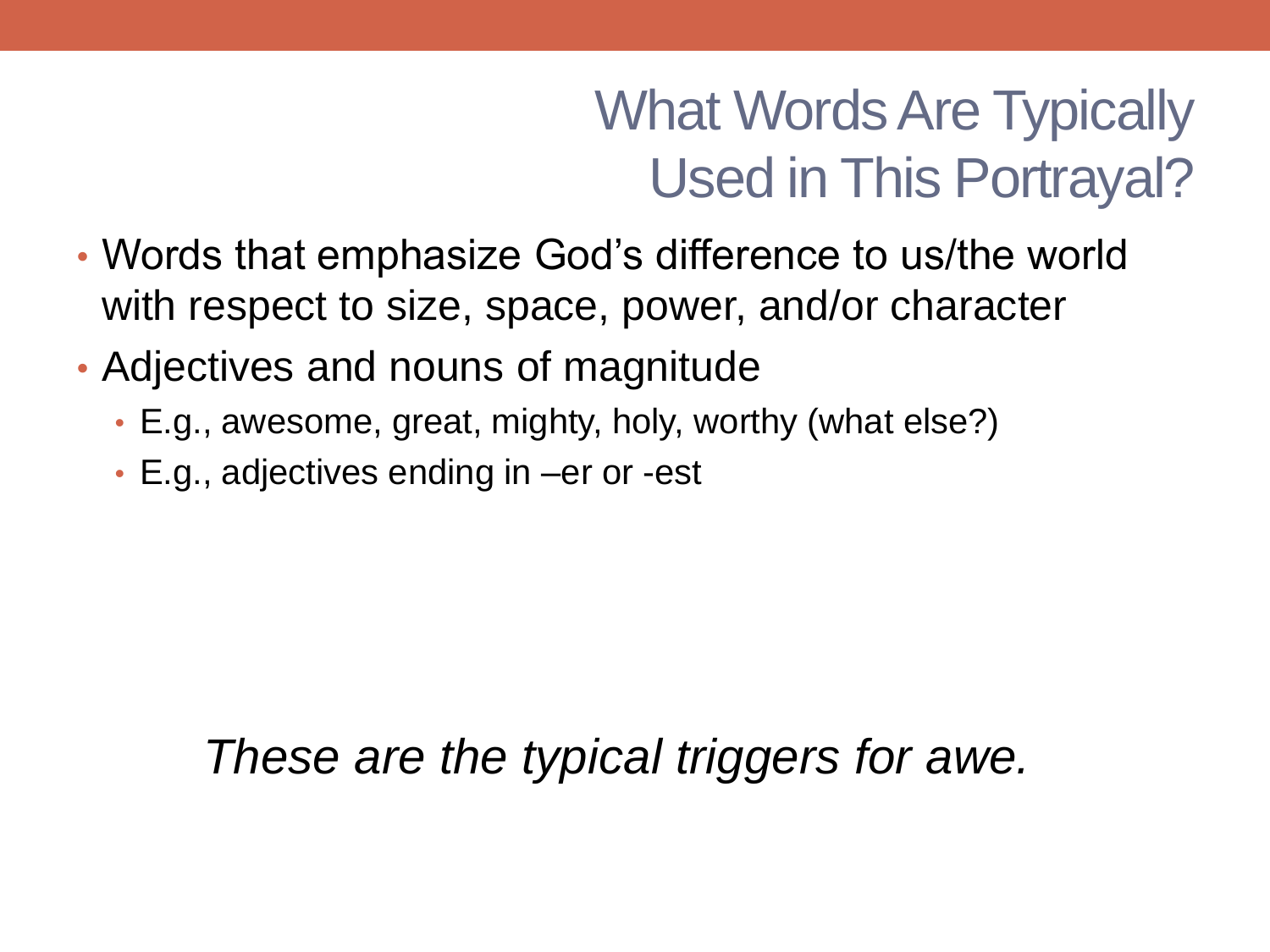## Considering Charles Wesley's Triggers for Awe

Generally as Stated Above

- Unlimited atonement
- Full salvation
- Experiential
- Centrality of grace

As Often Seen in Charles Wesley

- Paradox #1: juxtaposing the expansive nature of Christ's work against my personal share in it
- Paradox #2: Christ's most fully human moments are also his most fully divine ones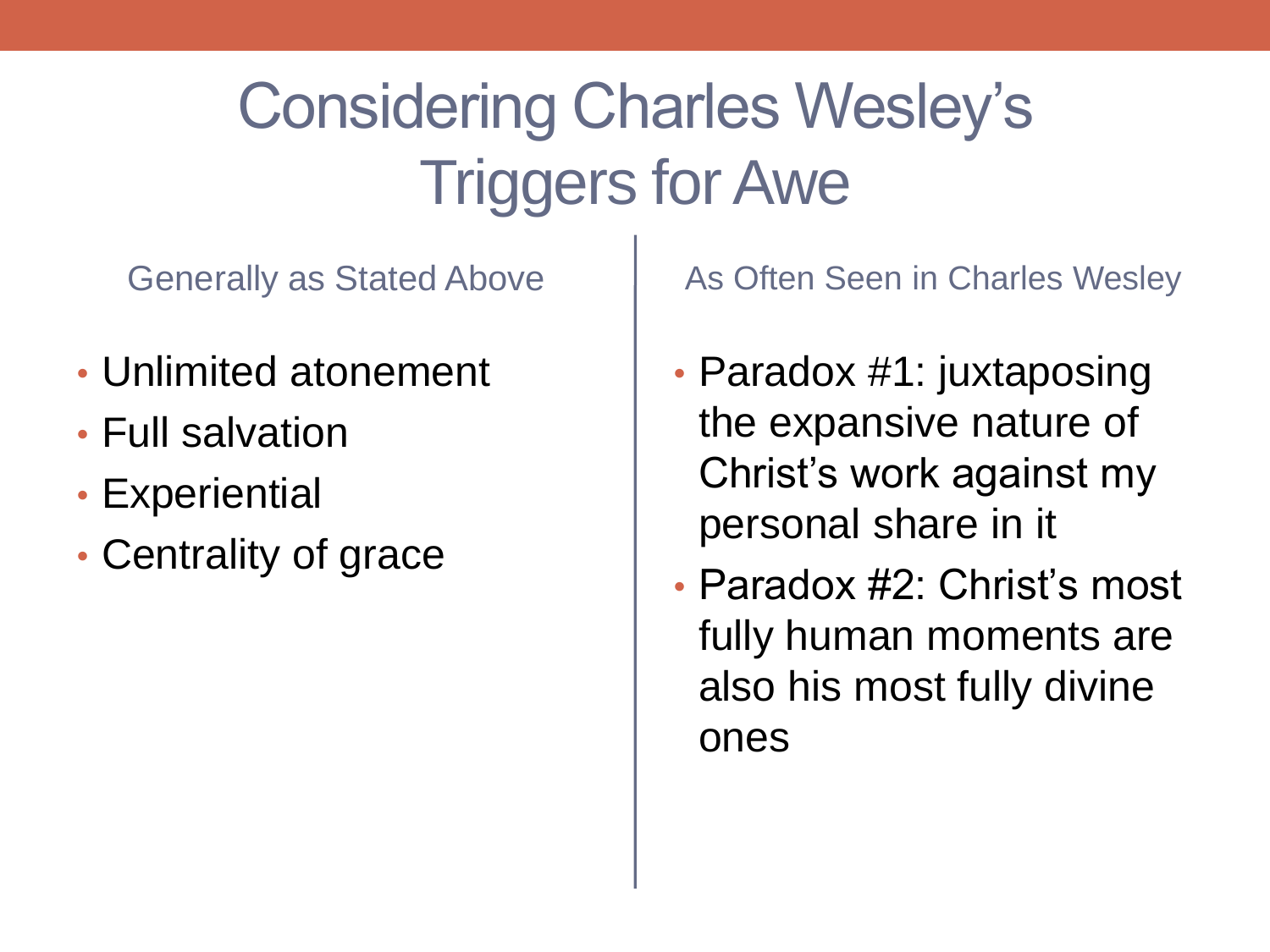## Considering Charles Wesley's Triggers for Awe

Generally as Stated Above

- Unlimited atonement
- Full salvation
- Experiential
- Centrality of grace

As Often Seen in Charles Wesley

- Experiential #1: collapse time and space between us and biblical events
- Experiential #2: put us into the Biblical story to use scriptural language for the language of our Christian experience